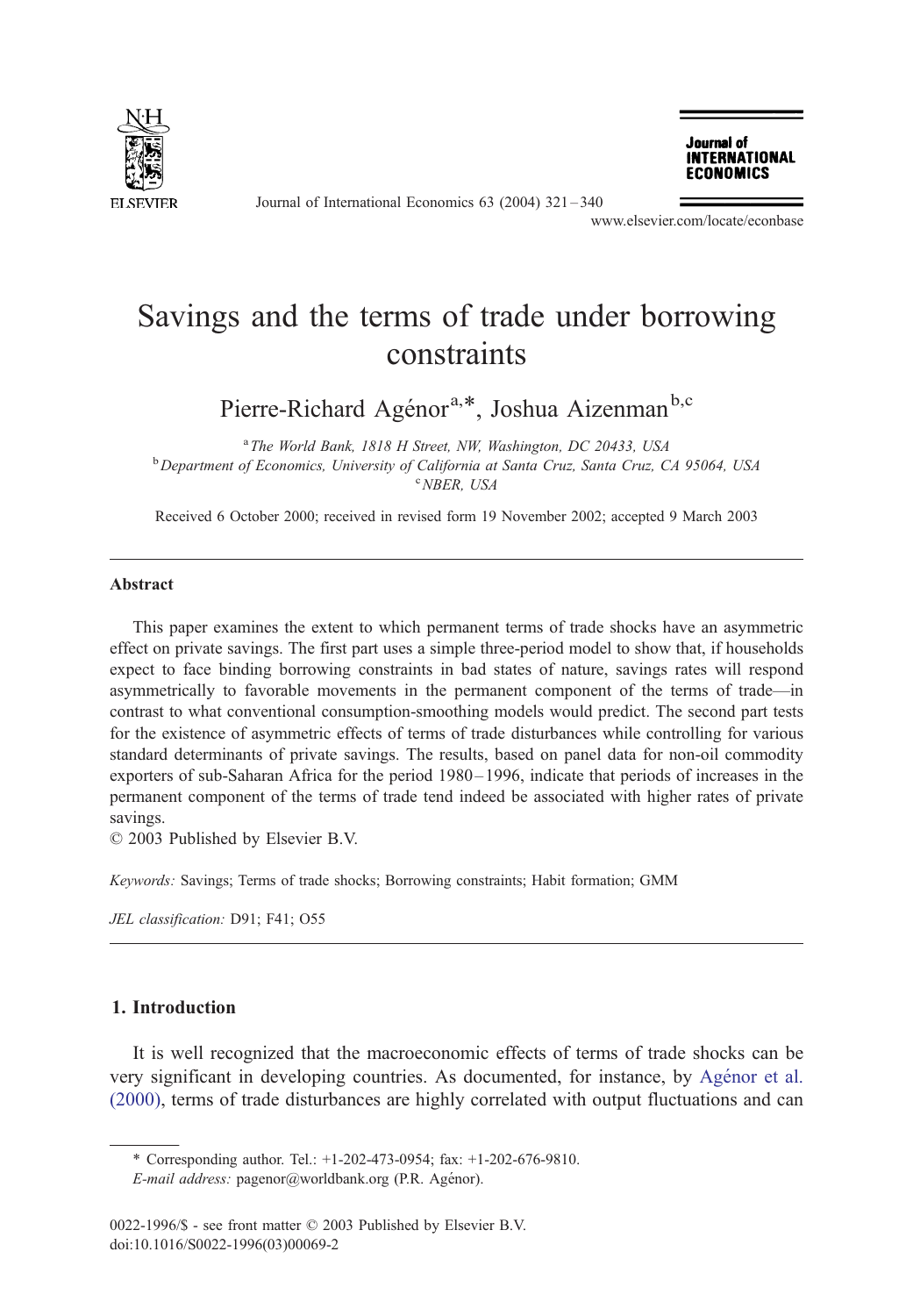be a major source of aggregate economic volatility. Such disturbances tend also to have a large impact on savings (both private and public), in part because of their large income effects. Moreover, there is some informal evidence suggesting that terms of trade shocks can entail an asymmetric response in savings, as a result, for instance, of the existence of borrowing constraints on world financial markets. Specifically, the experience of the past few years suggests that households (and governments) from poor countries may be able to deposit their windfall savings on the international capital market in good times, but that they may be unable to borrow as much as they would like in bad times because of collateral problems or a (perceived) high risk of default (see [World Bank, 1999,](#page--1-0) Chapter 2). As emphasized by [Deaton \(1992\),](#page--1-0) among others, this asymmetry can create an incentive for precautionary saving, because in the case of a negative shock consumption can be smoothed only by running down previously accumulated assets.

There is relatively scant empirical evidence on whether terms of trade shocks can generate an asymmetric response in private savings. This paper attempts to fill this void by using cross-section econometric regressions for a group of countries for which movements in the terms of trade have traditionally represented a key source of macroeconomic shocks, non-oil exporters of sub-Saharan Africa. It is organized as follows. Section 2 discusses analytical issues. It reviews briefly the conventional, consumption-smoothing approach to assessing the effects of terms of trade shocks on savings, and considers the role of borrowing constraints in explaining an asymmetric consumption and savings response by private agents to this type of shocks. It elaborates, in particular, on the role of expected borrowing constraints in bad states of nature. Section 3 provides some informal evidence on the asymmetric response of private savings during recent episodes of upswings and downswings in prices of commodities exported by non-oil sub-Saharan African countries. Section 4 specifies a regression model in order to assess the existence of an asymmetric effect of terms of trade movements on private savings and describes the estimation technique. Section 5 presents the empirical results, based on panel data covering the period 1980– 1996 for non-oil exporters of sub-Saharan Africa. The last section summarizes the results and provides some directions for further research.

### 2. Analytical issues

Early contributions to the analysis of the effect of terms of trade shocks on saving include those of [Harberger \(1950\) and Laursen and Metzler \(1950\).](#page--1-0) The Harberger– Laursen –Metzler (HLM) effect predicts a positive relationship between (transitory) changes in the terms of trade and saving, as a result of consumption smoothing<sup>1</sup>. An adverse transitory movement in the terms of trade, for instance, leads to a decrease in a

<sup>&</sup>lt;sup>1</sup> The initial formulation by [Harberger \(1950\) and Laursen and Metzler \(1950\)](#page--1-0) relied on a Keynesian-type open economy framework. It was later extended to an intertemporal setting, notably by [Obstfeld \(1982\) and](#page--1-0) Svensson and Razin (1983), and subsequently [Edwards \(1989\) and Gavin \(1990\);](#page--1-0) see also [Obstfeld and Rogoff](#page--1-0) (1997). These contributions also highlighted the distinction between permanent and transitory shocks, and the importance of an endogenous rate of time preference for movements in the terms of trade to generate transitory movements in savings.